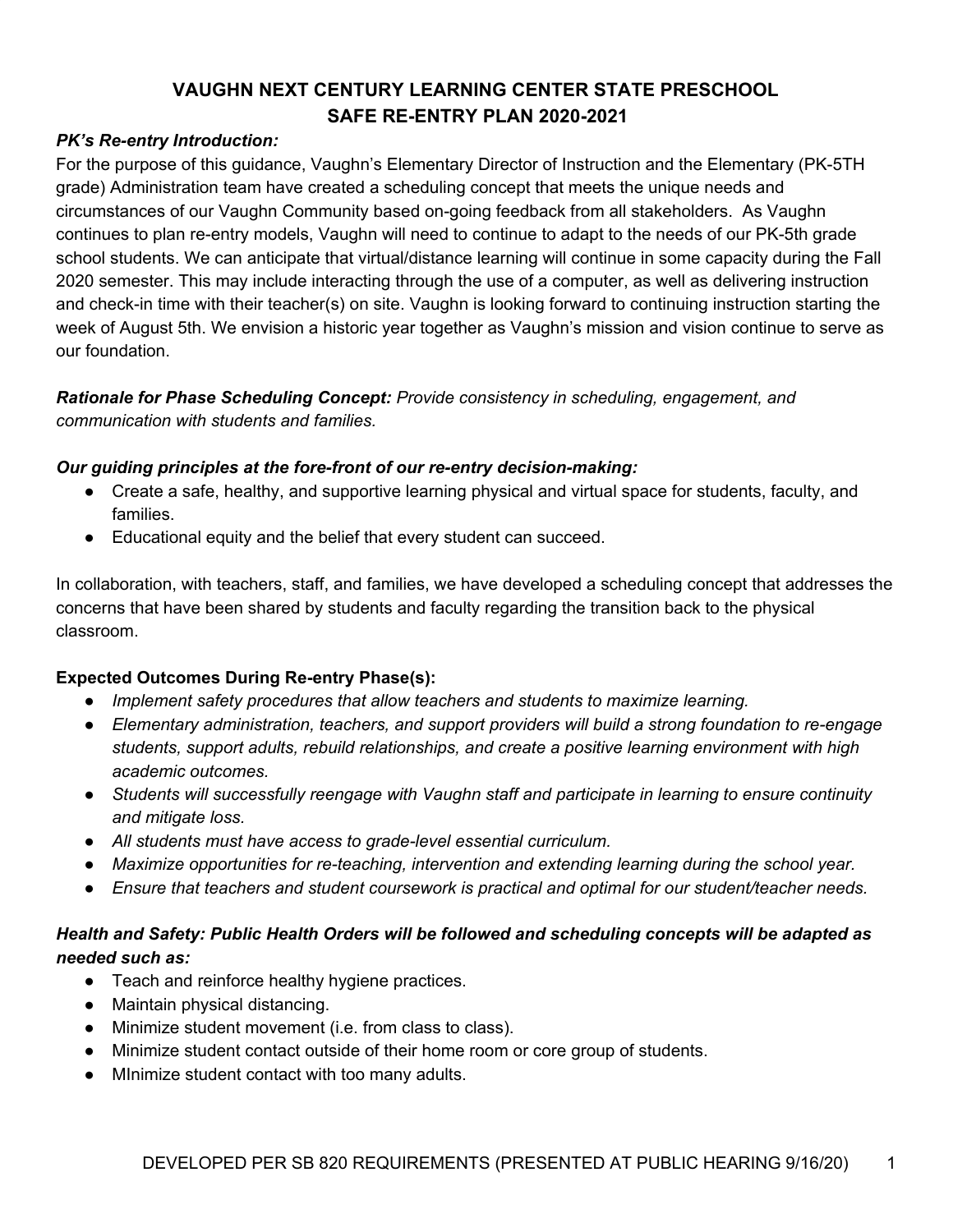- Sanitizing protocols are established and followed ensuring minimal student contact with spaces, furniture, books and other materials without sanitization protocols being used.
- ALL wear protective wear such as masks (Personal Protective Equipment PPE) with a plan to address the needs of students who may have an aversion or challenge to wearing PPE.

#### *Social-Emotional Support Systems:*

- Vaughn will begin its transition back from distance learning by first conducting a self assessment to determine needs and capacity to create and sustain any social and emotional support system.
- Vaughn will provide access to counseling and resources in parents and students' home language.
- Vaughn will carve out a welcome back week for staff and community partners to reconnect, process their emotions and experiences, reflect on what they have learned, and identify resources, tools, and training they will need moving forward.
- Vaughn will provide teachers with professional development on protocols for addressing students in crisis each semester.
- Vaughn will implement social emotional learning (SEL) and restorative practices (RP), evidence-based interventions, that address and tend to the social and emotional needs of both students and adults.
- Vaughn will build a strong foundation to re-engage students, support adults, rebuild relationships, and create a positive learning environment with high academic outcomes.
- Vaughn PBIS team will support the sustainability of Vaughn Elementary social and emotional support systems by analyzing any and all data collected.

## *Family-Community Engagement:*

- Vaughn will continue to maintain a regular and multiple asset based communication systems via Aeries Communications, surveys, hold forums, etc, to proactively engage and involve all parents, caregivers, and guardians.
- Vaughn will continue to integrate parents in the governance committees to ensure that parent input is included in all collective decision making regarding upcoming guidelines and policies.
- Vaughn will collaborate with parents to establish their new roles, duties, and responsibilities with re-entry instructional learning.
- Vaughn will post all community social services, mental health and other resources on its website.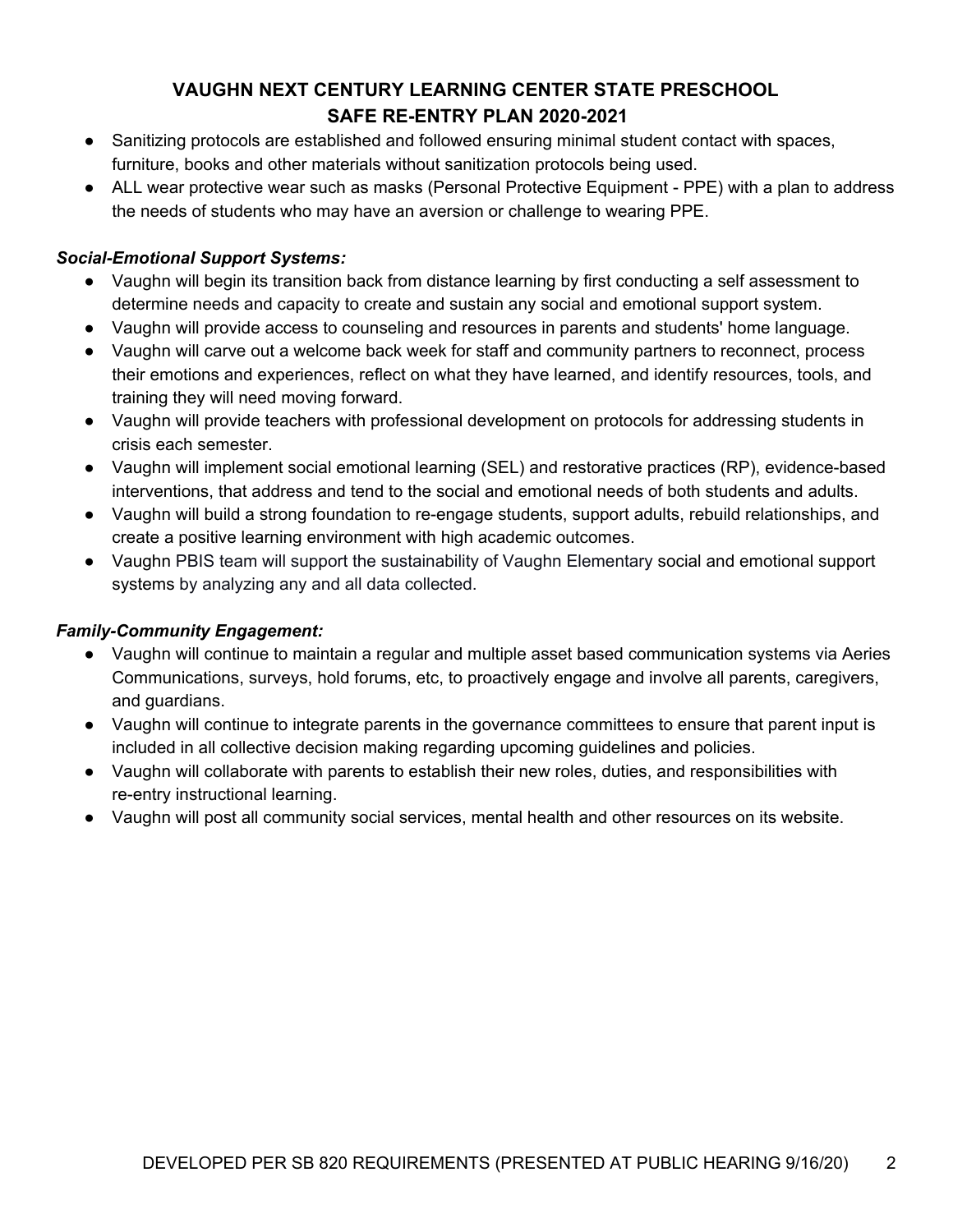*Re-entry Phases/ Instructional Models:* Vaughn's re-entry committee has selected a combination of the models below based on our school-community needs.

| <b>Distance Learning:</b> | Distance learning occurs when the learner and instructor, or source of<br>information, are separated by time and distance and therefore cannot meet in a<br>traditional physical classroom setting.                                  |
|---------------------------|--------------------------------------------------------------------------------------------------------------------------------------------------------------------------------------------------------------------------------------|
| <b>Hybrid Learning:</b>   | Learning occurs both in the advisory classroom (or other physical space) and/or<br>via distance learning.                                                                                                                            |
| <b>Face to Face:</b>      | The content teacher and the student meet physically in a set place for a set time<br>for either one-on-one learning or, most commonly, in group classroom lessons<br>with social distancing and health and safety measures in place. |



**For all phases, we will provide support and options for families who need additional resources and learning strategies.**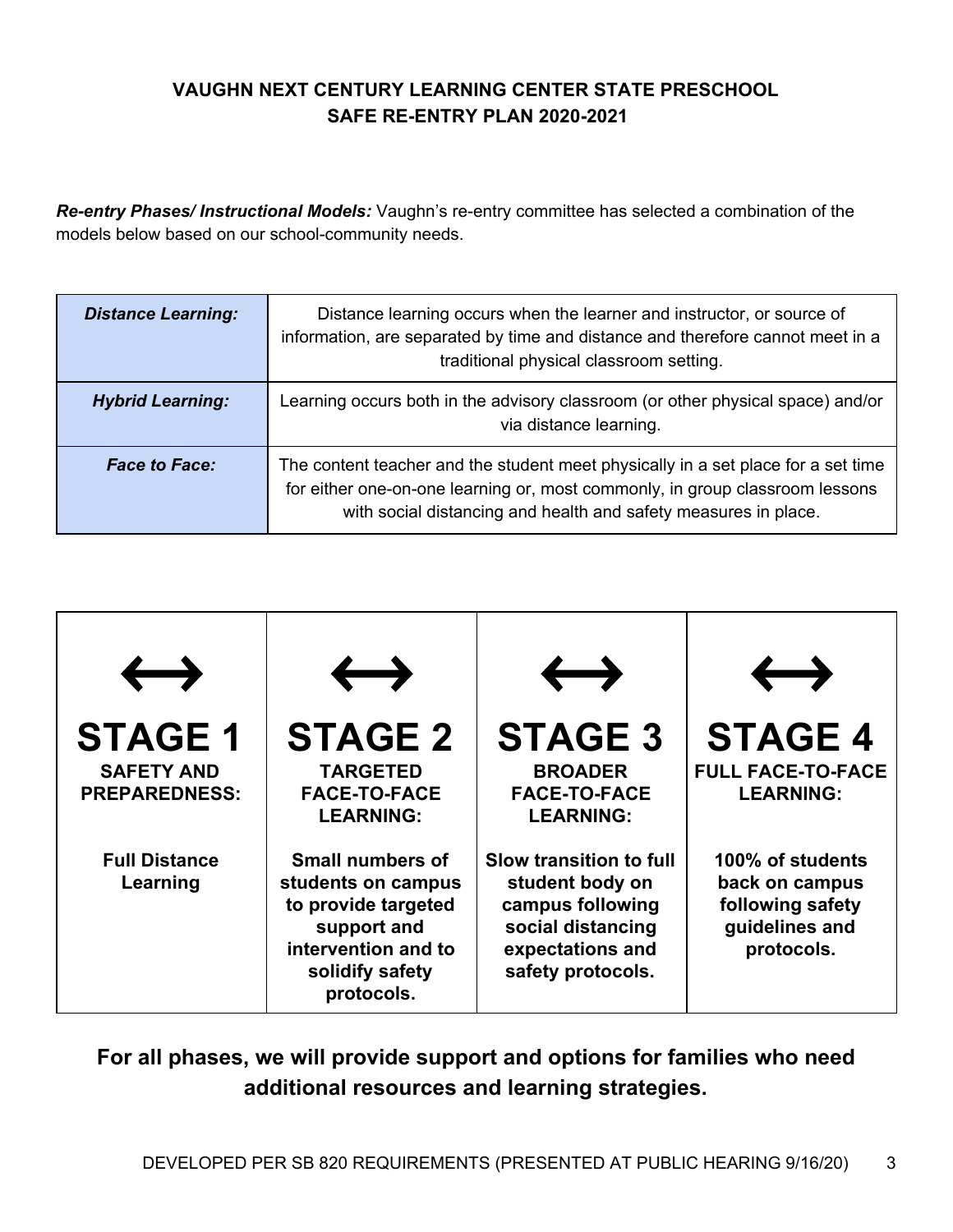# **Re-entry Plan Stage 1:**

#### *(Until safety measures determine we ready to move into stage 2)*

**Distance Learning Model:** Students will engage in on-line learning at least two times per week via Class Dojo.

#### *Guidelines and Expectations for Students:*

- *●* Students should experience regular interaction with a teacher every day. Vaughn will put systems in place to monitor and be aware of students who are not accessing learning through contact with teachers as well as students who may need additional support to access the internet and the online learning platforms.
- Students should expect 120 minutes minimum daily engagement with instructional lessons, assignments, and projects. (ECERS)
- Students are expected to participate in online lessons by participating in Class Dojo viewing posted/pre-recorded videos, lectures, and/or other online resources each week.
- Students will complete and submit work electronically via Class Dojo and/or SKIES.
- Students will maintain regular communication with their teacher via phone, Class Dojo, or email.
- Daily participation will be required and tracked. If a student is absent (meaning has not participated in any portion of the school day), the parent will need to excuse the absence with the school site main office.
- Adhere to the Vaughn Acceptable Use Policy for [Technology,](https://docs.google.com/document/d/14h8LzJQND-jGa_pn2FxFSG_rHwtmd01x8YLFSYfRHUs/edit?usp=sharing) and Vaughn [Elementary's](https://docs.google.com/document/d/101lzwie12WbcNsEKBC7MilOWW120byGpdDYa4EdJ6CY/edit?usp=sharing) Video [Conferencing](https://docs.google.com/document/d/101lzwie12WbcNsEKBC7MilOWW120byGpdDYa4EdJ6CY/edit?usp=sharing) Expectations

#### Guidelines and Expectations for Parents (To be shared for each site through beginning of year Meet & *Greets):*

- Review *Distance Learning Student and Parent [Expectations](https://docs.google.com/document/d/1om_Hko-ERgZhbWUcEpQD0owcwiw1f9AGleuwMMMAaNA/edit?usp=sharing)*
- Parents are expected to encourage students to check Class Dojo.
- Parents will set a learning schedule in order to support their students participating in learning daily.
- If there are any questions, reach out to staff via email, google classroom and/or phone calls
- Parents will carefully review Vaughn's communications with family to support awareness
- Review *Vaughn Acceptable Use Policy for [Technology](https://docs.google.com/document/d/14h8LzJQND-jGa_pn2FxFSG_rHwtmd01x8YLFSYfRHUs/edit?usp=sharing)* with your child
- Review *[Elementary](https://docs.google.com/document/d/1_4LsSjOcwu2OD7t8xSgf3UF5KLdaIjHP3XSwoFuEPrE/edit?usp=sharing) Online Etiquette and Academic Integrity Policy* with your child
- Review *Elementary Video [Conference](https://docs.google.com/document/d/101lzwie12WbcNsEKBC7MilOWW120byGpdDYa4EdJ6CY/edit?usp=sharing) Etiquette for Students and Teachers*

#### *Teachers will use the following resources to help facilitate online learning via:*

- Google Classroom to house all students' assignments.
- Aeries Communication to send messages to parents.
- Aeries Attendance for daily attendance tracking and Gradebook for assignment tracking.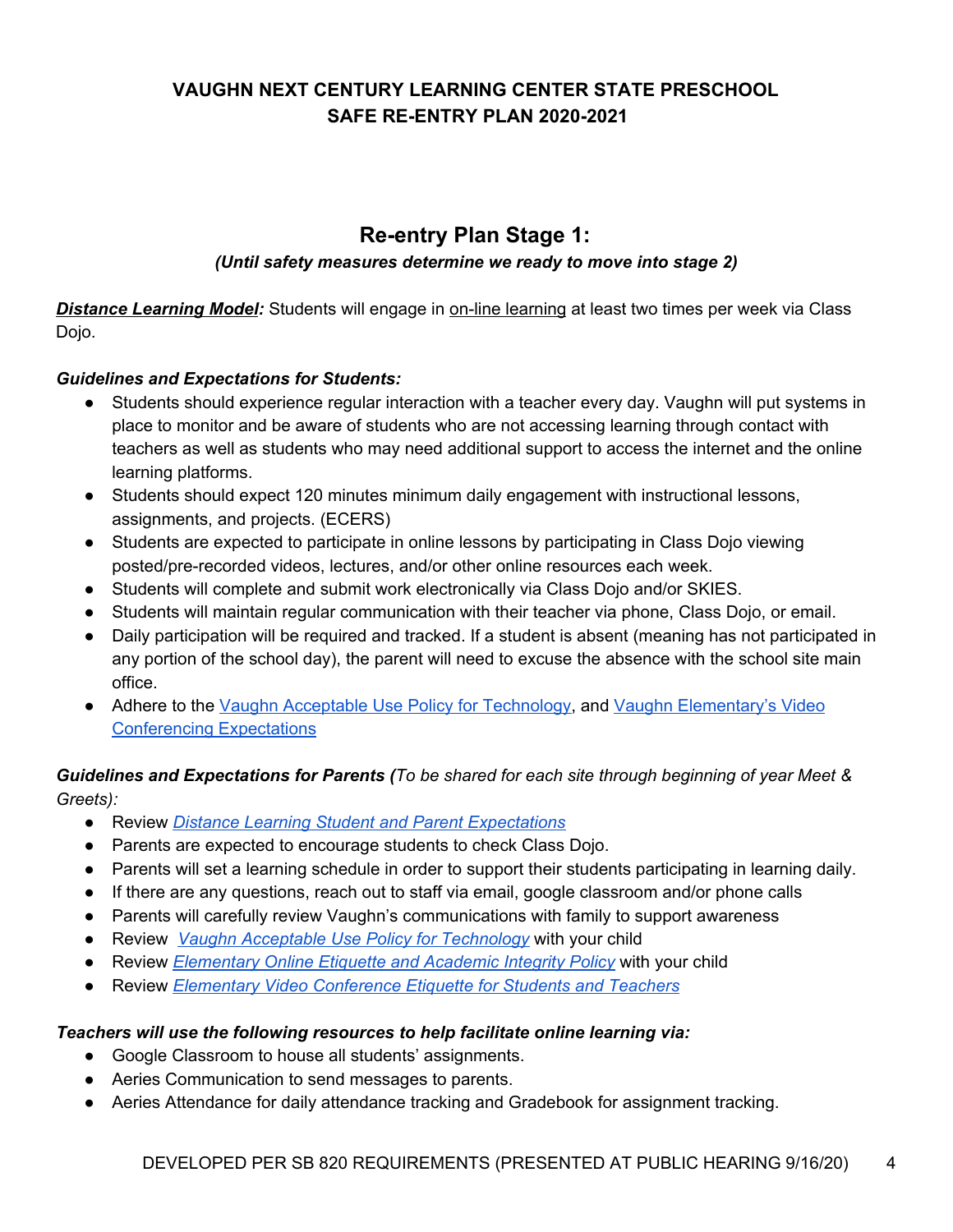- Vaughn student email for student/teacher communication.
- Zoom video conferencing, student discussion groups, and other collaborative work.
- Program-specific resources: HMH ThinkCentral, McGraw ConnectEd, Dreambox, Ticket to Read, SRC, BrainPop, English 3D, Teach Your Monster to Read etc. P
- Online Tools/Platforms: such as CLEVER, Youtube, Khan Academy, KAHOOTZ, Study.com, EdPuzzle, FlipGrid, Screencastify, etc.

#### **Beginning of Year Meet & Greets**

First week of school (Aug 5 - Aug 12) Meet and Greet for incoming TK-5 students:

- This time will be used to distribute curricular materials, meet families, set up communication methods, ensure expectations for Distance Learning, verify choice of placement once phase 2 is enacted, and answer any questions.
	- Introductions
	- Student IDs
	- DL Expectations and site/grade level schedules
	- Supply Packs (pencils, crayons, scissors, paper ect.)
	- Email and Password
	- Login Information
	- Nutrition Pick Up Guidelines & Barcodes & Incentive Notification
	- 20-21 School Year Calendar
	- Attendance Procedures (what to do if child is unable to participate)
	- Confirm Phase 2 choice for learning
	- Other site specific information
- Teachers will meet students and 1 parent individually. If a teacher cannot participate in person arrangements will be made for materials to be picked up at school and teachers will still hold meet & greet through Zoom so they are able to connect, and explain necessary items.
- 30 minute blocks per family.
- Only 1 parent and 1 student allowed to minimize the amount of people on campus.
- Parent and Student temperature checks and symptom reporting in addition to masks will be required before a student or parent is allowed to enter the building.

#### **Work Hours**

- Teachers are expected to continue working during regular work hours 7:30a.m -3:00 p.m. M-F
- Conduct all duties (teach, assess, provide interventions, communicate with students and parents, engage in collaboration with colleagues, engage in professional development, plan for instruction, and any other activity related to teachers job description) during their normal working hours (e.g. 7:30-3:00)
	- We are asking all team members to record their work hours via Paycom. You will be able to use your Paycom app to record hours worked either at home or on-site.
	- If you are unable to conduct your work assignment and need to use sick time, you will use Paycom to request this time.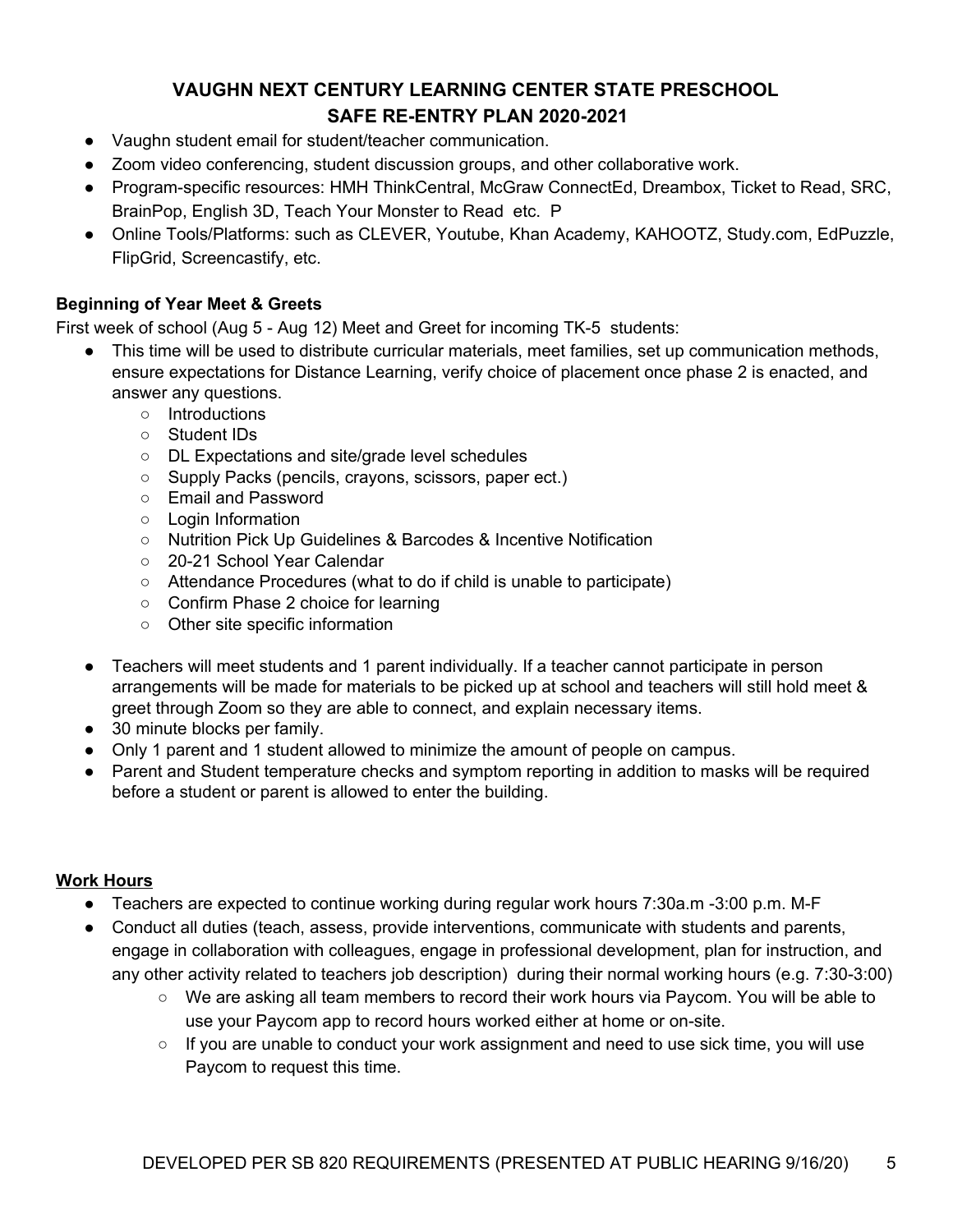- If you have a planned day off, you will be required to plan asynchronous learning plan for your class with a time value equal to 120 minutes that you will post for students per 1 planned day off
- If you have an emergency day off (up to 2 days), teachers will be expected to post their emergency asynchronous learning plan (each grade level should have an emergency day schedule for asynchronous learning that can be posted in the event of an emergency absence that equals 240 minutes time value)
- $\circ$  Additional guidance will be provided as to when to request a substitute if you are absent for more than two days. There are various legal provisions in place for a medical leave related to COVID-19, medical illness, taking care of an ill dependent, and time off needed for child care. Please use the PAYCOM app to request personal days off in advance of the planned day off.

#### **Communication:**

- Teachers will communicate directly to students when possible, and will also communicate with parents via Class Dojo, Aeries Communication, phone calls, and emails.
- Respond to student and parent questions in a timely manner (within 24 hours hours, not including weekends/non-work days).
- Teachers should keep track of their interactions with students, noting if there has been no contact with a student each school day through marking Aeries Attendance as absent. Some examples of interaction could include phone calls, a Zoom conference call, submitting assignments.

## **Planning**:

- Teachers will continue to collaborate weekly by subject and grade level to plan lessons. Teachers will have collaboration time at the end of each day in addition to Fridays.
- Continue to encourage students to do visual arts, music, dance, and physical activity or mindfulness during the day. This can be incorporated as part of your lesson or as an added bonus. This is a great opportunity to challenge students to be creative.
- Teachers/Grade levels will submit weekly lesson plans to the site leader determined by the leadership team (if the grade level is working together to plan and create lessons then only lesson plans for the grade will need to be submitted). *[Elementary](https://docs.google.com/document/d/11SfPVEaOPGuSSsLlcI19Mr9XUmhgWOo1aujOjqmmyN4/edit?usp=sharing) Lesson Plan Template*
- Verification of time value of assignments will be required on a weekly basis and lesson plans need to clearly indicate the time value of assignments.

## **Instruction:**

- Teachers will provide new instruction in both synchronous and asynchronous format daily for 120 minutes following the academic schedule outlined by their campus. For most campuses, this instruction will take place between the hours of 7:30am -1pm.
	- Daily synchronous instruction is required M-Th, however length of sessions will be determined by student developmental level.
	- Any asynchronous instruction that occurs, must be planned to meet the 120 minutes based on the time value of work completed by the student
- **Synchronous** learning is the kind of learning that happens in real time (can be face-to-face via Zoom). This means that you, your students, and your colleagues interact in a specific virtual place, through a specific online medium, at a specific time.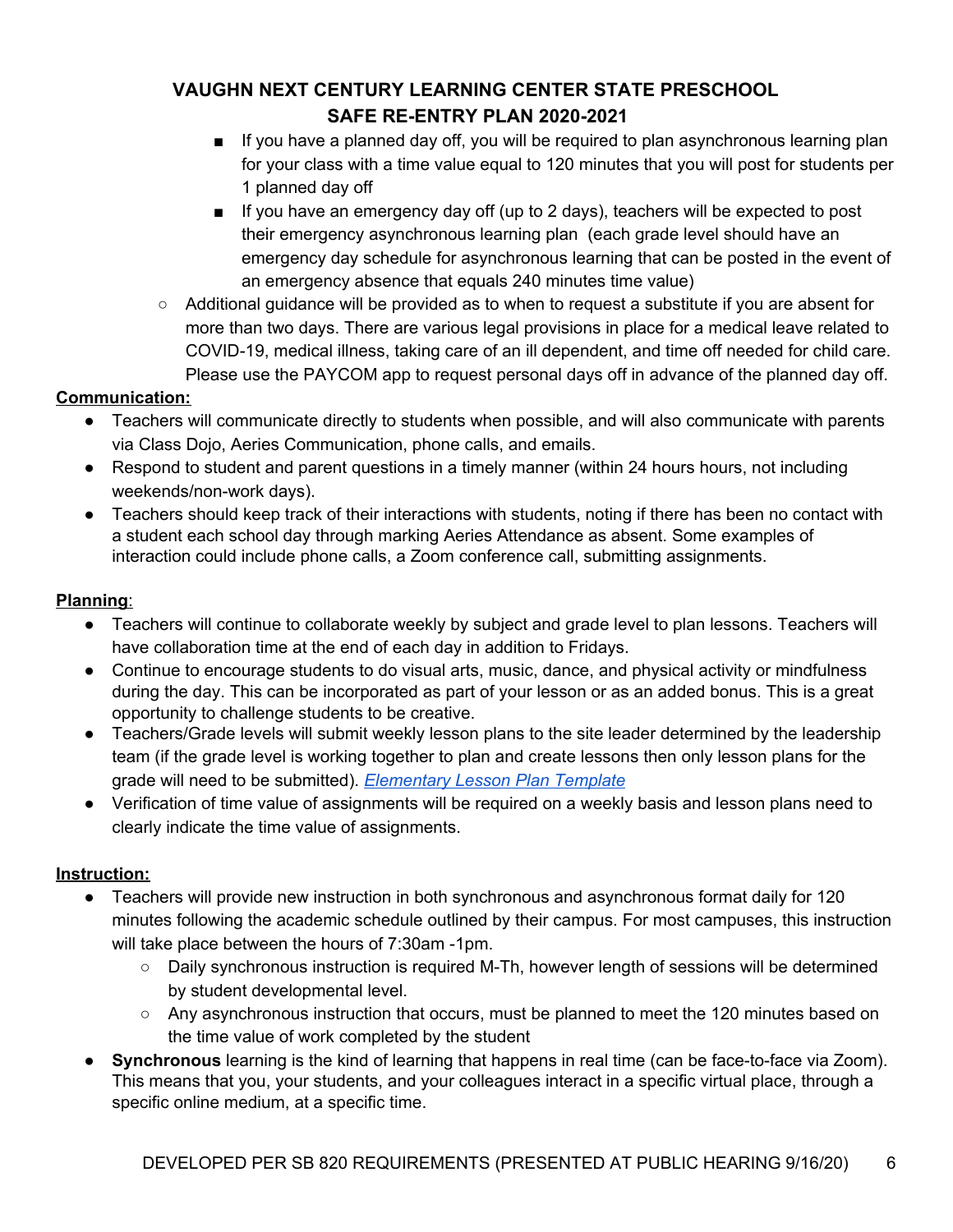- **● Asynchronous** learning occurs when students learn the same material at different times and locations. Asynchronous Learning is opposite to synchronous learning where students learn at the same time by activities such as attending a lecture or laboratory or Zoom call at a predetermined time.
- Teachers will track weekly student engagement through a log verifying instructional minutes provided either synchronously or asynchronously. (specific details to come re: logging instructions)

#### **Assignments & Grading:**

- Teachers or teacher teams will assign and post assignments per core class each day.
- Lessons and assignments will be aligned to essential standards determined by grade levels
- Teachers will continue to update grades on Aeries and enter assignments as determined by Grade levels (Teacher will enter grades for the assignments by the following week).
- Teacher feedback and grades will continue to be delivered.
- Teachers will use resources such as videos, lectures, and/or other online resources each week to enhance instruction.
- Report cards will be issued at the end of each grading period in order to communicate progress to parents and students on a consistent basis.
- Parents will have access to Aeries Parent Portal in order to monitor their child's progress.

\**During distance learning, teachers will be flexible with assignments and due dates for student work.*

#### *Guidelines And Expectations For Administrators-Distance Learning*

- The administrator's role continues to be consistent with the previous roles.
- Administrators will hold regular faculty meetings via either Zoom Conferencing or in-person. During online faculty meetings, they will check-in with school staff to assess socio-emotional well being and plan for further supports. In addition, Administrators will refer staff to the Social Emotional Support resources noted below when needed. In addition, check-ins will include a needs assessment while providing updates on online and blended learning and receiving feedback regarding teacher needs.
- Administrators will monitor student attendance to ensure that all students are engaging in the learning program. Administrators will follow tiered intervention supports for attendance monitoring and support.
- Administrators will collect weekly lesson plans and review to ensure that they meet requirements of all learning programs and provide feedback to teachers if and when revisions are necessary.
- Admin will ensure lesson plans include time value of assignments.
- Administrators will collect certification of time value of assignments from teachers.

## *Student Support:*

Should students need support, our counselors, psychologists, and school-wide social worker will be available to provide support.

- Diana Jacinto
- Lilian Luna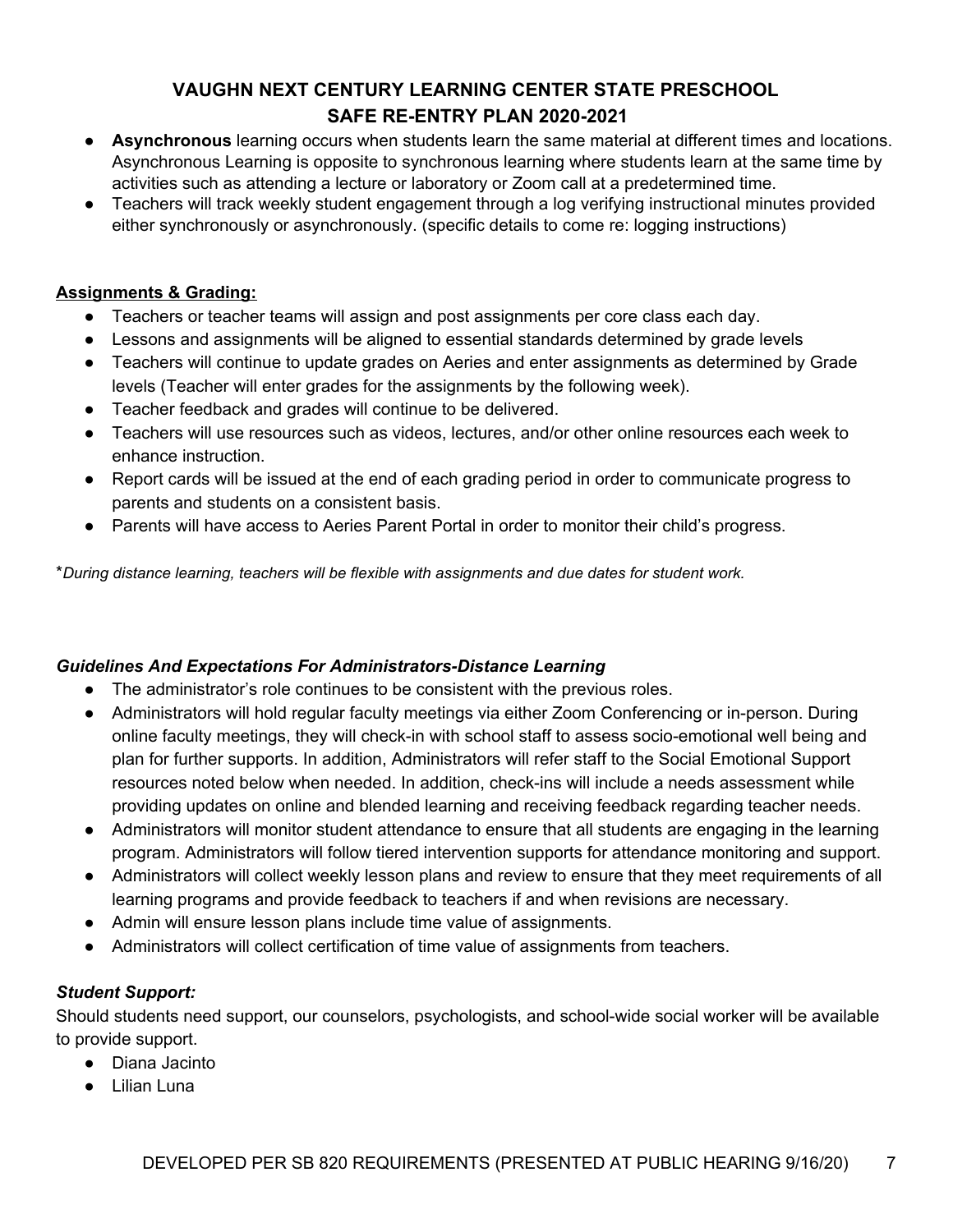- Heidi Valdez
- Arturo Chavez
- Frank Uribe
- Suzie Bornstein
- Vartan Shomelian

For students who require accommodations, our Resource Team and 504 Support team will continue to be available to help support students with distance learning.

Resource Team

- Pandaland-Jenny Sanchez
- G3- Desiree Rivera
- Mainland-Yesenia Flores
- Schoolwide- Ivette Garcia

Intervention/504 Team:

- Pandaland- NEW
- G3- Martha Barajas
- ML- Julia Luna

Please note that our general education teachers will continue to collaborate with our SPED/ 504 support personnel when developing curriculum and collaborating. Furthermore, administration is overseeing the planning and development of Elementary Distance Learning to ensure accommodations are being highly prioritized to meet the needs of all students.

#### **Technology:**

- Vaughn students will be provided an individual Chromebook and wifi hotspot per family (if requested) in order to participate fully in distance learning.
- Vaughn employees need to continue using the FreshService ticketing system if there are any technology needs.
- If students or parents need assistance from IT regarding passwords or login information please fill out the form at this link <https://tinyurl.com/VNCLCHelp> and a member of the IT will get back to you as soon as possible. A link is also available on our [www.myvaughncharter.com](http://www.myvaughncharter.com/) website. We have also set up a phone hotline that parents can use to call in any issues. 877-239-7942

#### *Professional Development:*

Teachers are expected to fully participate in professional development during Phase 1.

Vaughn will provide options for professional development in Virtual Teaching best practices during the summer that are optional but provide teachers a stipend for their participation. Additionally, Vaughn will provide significant professional development to all staff for the year during our Summer Retreat dates from July 31-Aug 4, 2020.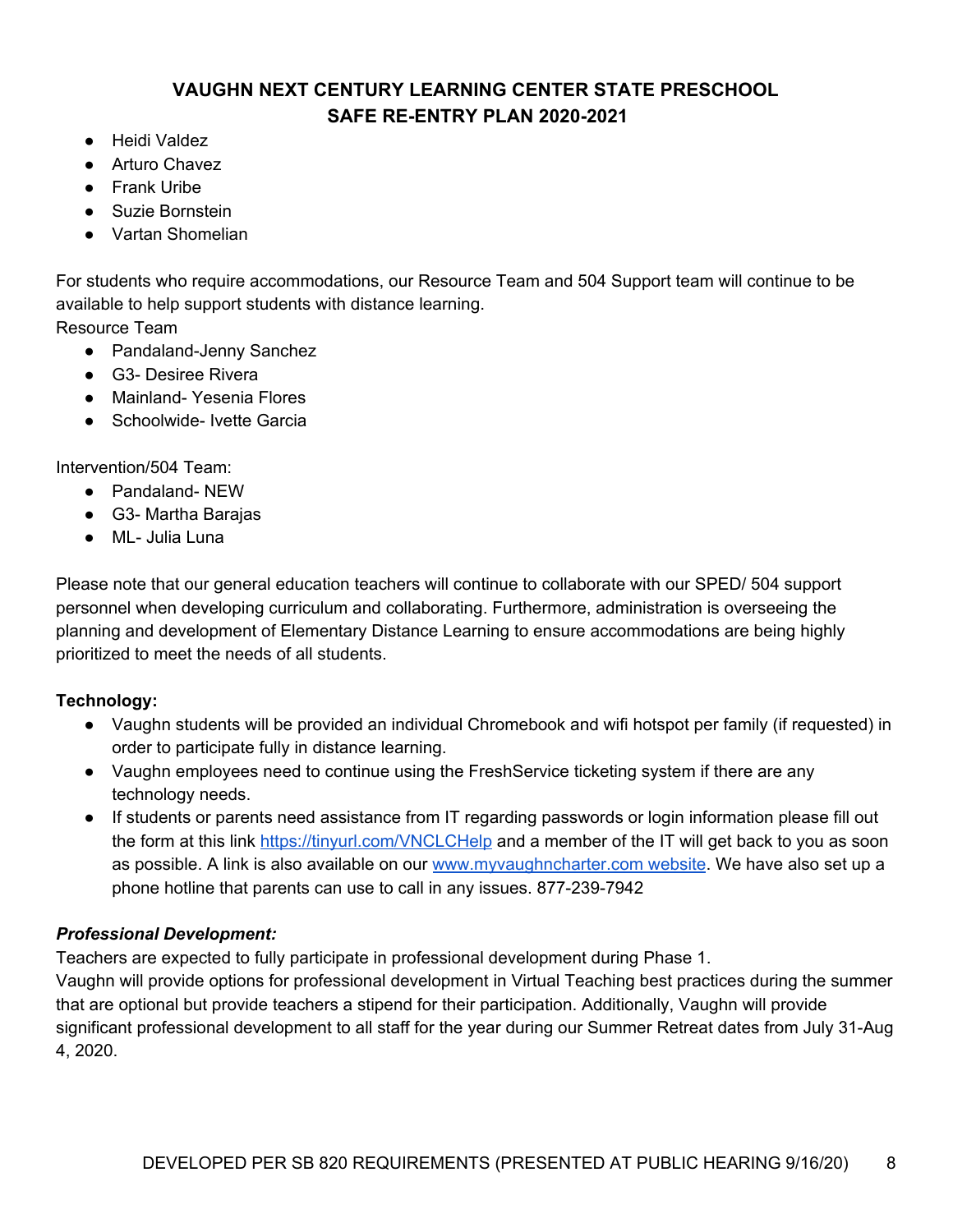Our teachers will be receiving on-going support throughout the year during our Friday meetings via zoom, and webinars, and in-person following social distancing safety protocols. In addition, we will set aside department and collaboration meetings for Fridays as well.

## *Attendance:*

#### **Definitions**

**Distance Learning Engaged (DLE)/Code 2:** New Aeries attendance code to track if a student is engaged during distance learning. This code indicates that a student is "present".

**Distance Learning Not Engaged (DLN)/Code 3:** New Aeries attendance code to track if a student is not engaged during distance learning. This code indicates that a student is "absent".

**On Campus (ON):** New Aeries attendance code to track when a student is present on campus at which time we move beyond Phase 1.

## **Aeries Attendance (8/5-8/12)**

- 1. Mark a student present with the code: **DLE (Distance Learning Engaged)**, on the first day that you are able to communicate with either student or parent through email, phone call, Zoom meeting, online messaging, work submission, meet & greet sign-up etc. If you communicated with them and received response in the form of response email, phone conversation, meet & greet appointment, etc. prior to the first day you may mark the student DLE for the entire week.
- 2. Mark a student absent with the code **DLN (Distance Learning Not Engaged)** if you have not communicated with either student or parent in any way after you have made attempts to contact using multiple methods of communication such as email and phone call.
- 3. If you are unable to make contact with either student or parent by Friday 8/7 please notify your site leadership through email with the student's name, student ID number and what efforts you have taken to reach the student/parent.

|           | 8/5/2020   | 8/6/2020   | 8/7/2020   | 8/10/2020  | 8/11/2020  | 8/12/2020  |
|-----------|------------|------------|------------|------------|------------|------------|
| Student A | <b>DLE</b> | <b>DLE</b> | <b>DLE</b> | <b>DLE</b> | <b>DLE</b> | <b>DLE</b> |
| Student B | <b>DNE</b> | <b>DNE</b> | <b>DLE</b> | DLE.       | <b>DLE</b> | DLE.       |
| Student C | <b>DNE</b> | <b>DNE</b> | <b>DNE</b> | <b>DNE</b> | <b>DNE</b> | <b>DNE</b> |

#### **Scenarios**:

**Student A:** Parent responded to teacher's email and has an appointment for meet & greet on Friday Aug 7. Student has entered a Zoom session that the teacher shared through email.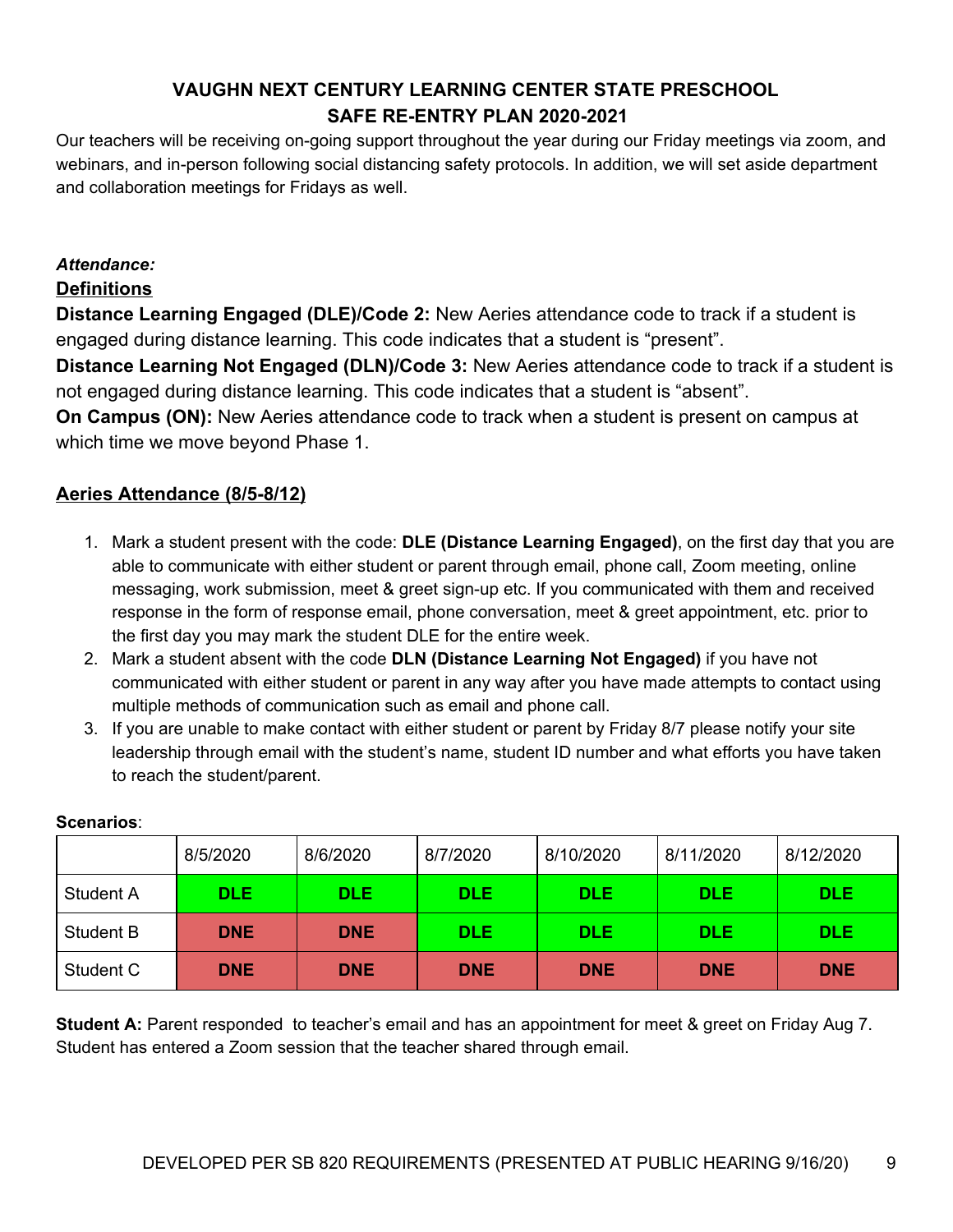**Student B:** Teacher has sent emails and attempted to reach parent and student with no response until 8/7. Parent responded on 8/7 and has set up an appointment for meet & greet on 8/12.

**Student C:**Teacher has sent emails and attempted to reach parent and student using multiple methods with no response. Teacher has notified site leadership that they haven't been able to contact the student or parent.

## **Aeries Attendance (8/13-Beginning of Phase 2)**

- Attendance will be taken through Aeries daily.
- Preliminary attendance will be logged in Aeries by 9 a.m. each day.
- If a student has not participated by 9 a.m. they will be marked absent preliminarily DLN.
- If a student participates (see participation definition below) after the initial attendance window closes ((a.m. but prior to 4 p.m. then change student status in Aeries to present (DLE)).
- If there is any reason a student cannot participate between 8 a.m.-3 p.m. parents will need to notify the office of the absence and make arrangements for make-up work to be completed.
- A student who does not participate in distance learning at all on a school day will be marked absent (DLN).
- Daily participation that constitutes attendance includes participation in online activities or lessons, participation on Zoom call, completion of regular assignments, completion of assessments and contacts between school and students or parents/guardians.
- Administration will monitor attendance on a weekly basis.
- Attendance clerks will contact parents whose students are absent in order to determine the reason for the absence.
- If a student has been absent (DLN) for 2 or more days the teacher will notify administration who will then in collaboration with support staff attempt to contact the family in order to discuss why the student was absent and how to best support the family in participating.
- Students who have missed 3 (DLN) or more school days within a week will be moved to Tier 2 support including the creation of an action plan to address barriers and to partner with parents/ guardians in supporting consistent attendance.

**Tier 1 (ALL) Students missing >5% = satisfactory, Students missing 5%-9% = at risk :** Create positive connections with students and families , Track and Monitor attendance data daily, Notify parents of absences through Aeries automated call system and or personal calls by Vaughn staff, Verify current contact information through Aeries data verification and during beginning of school Meet & Greets, Improved attendance recognized, Common barriers to participation recognized and addressed by school, Flag absences of 3 days for Tier 2 supports.

**Tier 2 (Early Intervention) Students missing 3 or more school days in a week (60%): Verification of current contact information** Personalized outreach to family by administration and/or support providers, Action plan created to address barriers and plan for support in collaboration with family. Potential support may be in-person instruction for portions of the day.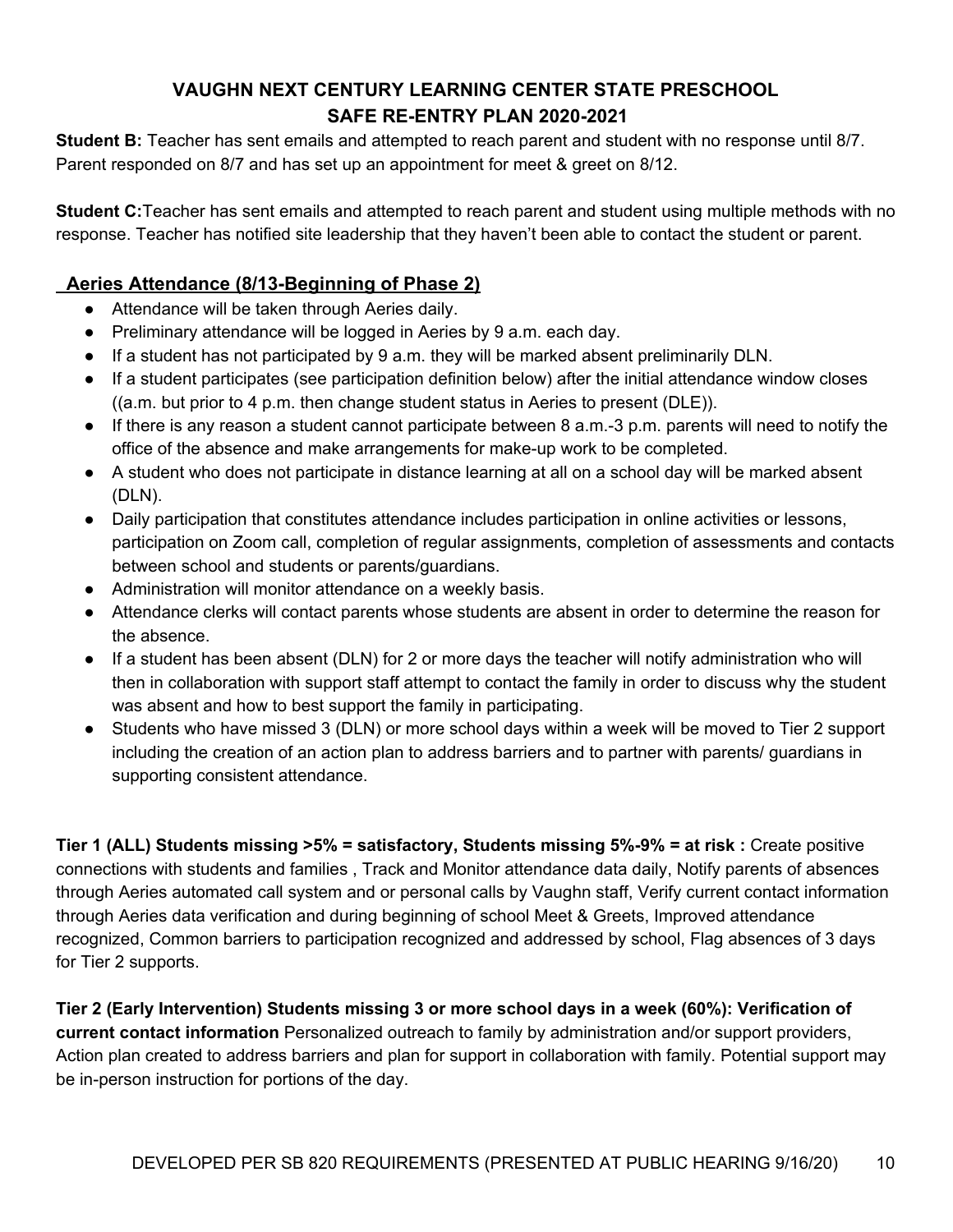**Tier 3 (Specialized Supports) Students missing 20% or more = severe chronic absence:** Coordinated school and potential interagency response, Board review of case, Legal intervention (last resort).

# **Re-entry Plan Stage 2/3:**

## *(Until safety measures determine we ready to move into stage 4)*

With our faculty/staff and students' health and safety at the fore-front of our re-entry decision, we have decided to phase in a hybrid model. We will start with elementary students who select to return to campus attending 1x a week to begin and transitioning into 2x per week once safety protocols have been established and revised for maximum efficiency. In addition, Vaughn Elementary will be offering students who are struggling and/or who need mental health supports an option to return to campus for face to face instruction following a staggered daily schedule model.

*Option 1: Hybrid Learning Model:* Hybrid learning occurs both in the classroom face-to-face and via distance learning. Students may select for Option #2 which is 100% virtual study, if they do not feel safe participating in classroom instruction, or if they have health concerns.

|                | 25% Cohort Weekly Schedule (only on campus 1-2 day 1x a week) |                                    |                                    |                                       |                                                                                        |  |
|----------------|---------------------------------------------------------------|------------------------------------|------------------------------------|---------------------------------------|----------------------------------------------------------------------------------------|--|
|                | <b>Monday</b>                                                 | <b>Tuesday</b>                     | Wednesday                          | <b>Thursday</b>                       | <b>Friday</b>                                                                          |  |
| A Group        | Face-to-Face<br>Learning at School                            | <b>Virtual Study</b>               | <b>Virtual Study</b>               | <b>Virtual Study</b>                  |                                                                                        |  |
| <b>B</b> Group | <b>Virtual Study</b>                                          | Face-to-Face<br>Learning at School | <b>Virtual Study</b>               | <b>Virtual Study</b>                  | Intervention- makeup, parent<br>conferences / IEP meetings /<br>SSTs / 504s via Zoom / |  |
| C Group        | <b>Virtual Study</b>                                          | <b>Virtual Study</b>               | Face-to-Face<br>Learning at School | <b>Virtual Study</b>                  | teacher collaboration/ grade<br>level meetings / articulation /<br><b>PD</b>           |  |
| D Group        | Virtual Study                                                 | <b>Virtual Study</b>               | Virtual Study                      | Face-to-Face<br>Learning at<br>School |                                                                                        |  |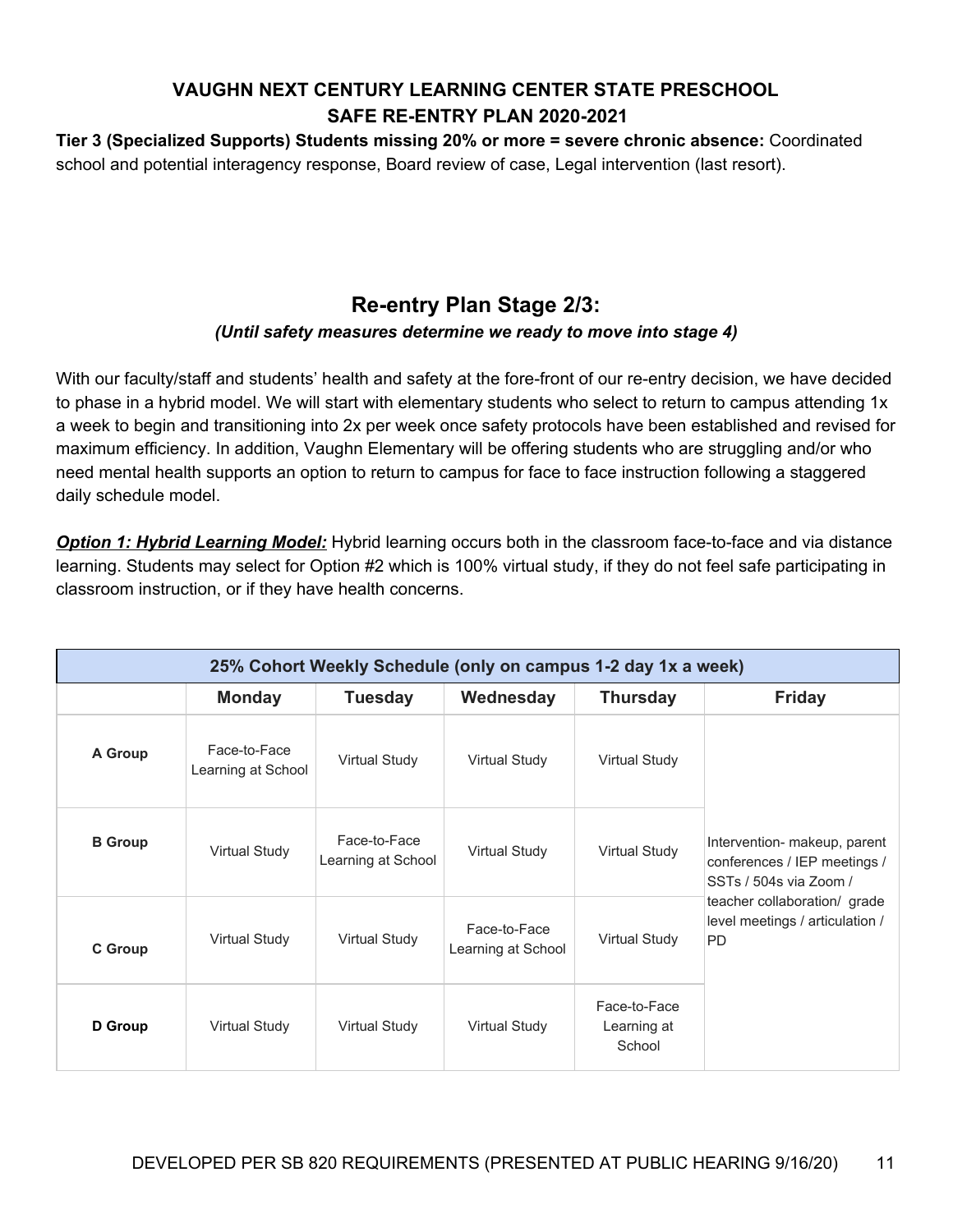| Blended Learning Cohort Bell Schedule (bell schedule subject to change) (Allows for 25%, 50% Capacity<br><b>Per Day on Campus)</b> |                                                                                             |                         |                                                                                                                                                                     |                                  |                                                                                                        |                       |                                                                                                                                                                     |
|------------------------------------------------------------------------------------------------------------------------------------|---------------------------------------------------------------------------------------------|-------------------------|---------------------------------------------------------------------------------------------------------------------------------------------------------------------|----------------------------------|--------------------------------------------------------------------------------------------------------|-----------------------|---------------------------------------------------------------------------------------------------------------------------------------------------------------------|
| <b>Time</b><br><b>Schedule 1</b>                                                                                                   | <b>Face-to-Face</b><br>Learning<br>Day<br>Cohort A1,<br><b>B1, C1, D1</b>                   | <b>Time</b>             | <b>Virtual</b><br><b>Learning Day</b><br><b>Schedule</b><br>(every day<br>except<br>face-to-face<br>learning day)<br><b>Cohort</b><br>A1, B1, C1,<br>D <sub>1</sub> | <b>Time</b><br><b>Schedule 2</b> | Face-to-Face<br><b>Learning Day</b><br><b>Cohort</b><br>A2, B2, C2, D2                                 | <b>Time</b>           | <b>Virtual</b><br><b>Learning Day</b><br><b>Schedule</b><br>(every day<br>except<br>face-to-face<br>learning day)<br><b>Cohort</b><br>A2, B2, C2,<br>D <sub>2</sub> |
| $7:15 - 7:30$                                                                                                                      | <b>Teachers</b><br>Arrive                                                                   |                         |                                                                                                                                                                     | 7:30-7:45                        | <b>Teachers</b><br>Arrive                                                                              |                       |                                                                                                                                                                     |
| 7:30-8:00                                                                                                                          | <b>Student</b><br>Arrival<br>Safety<br>Protocols<br><b>Breakfast</b> in<br>the<br>Classroom |                         |                                                                                                                                                                     | 7:45-8:20                        | <b>Student</b><br><b>Arrival Safety</b><br><b>Protocols</b><br><b>Breakfast in</b><br>the<br>Classroom |                       |                                                                                                                                                                     |
| 8:00-8:20<br>20 min                                                                                                                | Morning<br>Meeting<br>Socioemotio<br>nal Check-in                                           | 8:00-9:00<br>60         | ELA & Math<br><b>Assignments</b><br><b>Service</b><br><b>Provision for</b><br>Speech,<br>IEPs, OT                                                                   | $8:20 - 8:40$<br>20 min          | Morning<br>Meeting<br>Socioemotion<br>al Check-in                                                      | 8:20-9:20<br>60 min   | ELA & Math<br>Assignments<br><b>Service</b><br><b>Provision for</b><br>Speech,<br>IEPs, OT                                                                          |
| 8:20-9:35<br><b>75 min</b>                                                                                                         | <b>ELA</b>                                                                                  | $9:00 - 9:30$<br>30 min | <b>SEL</b><br>(Async)                                                                                                                                               | 8:40-9:50<br>70 min              | <b>ELA</b>                                                                                             | $9:20-9:50$<br>30 min | <b>SEL</b><br>(Async)                                                                                                                                               |
| 9:35-10:20<br>45 min                                                                                                               | <b>DELD/ALD</b><br>(Sync)                                                                   | 9:35-10:20<br>45 min    | <b>DELD/ALD</b><br>(Sync)                                                                                                                                           | 9:50-10:35<br>45 min             | <b>DELD/ALD</b><br>(Sync)                                                                              | 9:50-10:35<br>45 min  | <b>DELD/ALD</b><br>(Sync)                                                                                                                                           |
| 10:20-10:45                                                                                                                        | <b>OUTDOOR</b><br><b>PLAY</b><br>(Staggered)                                                | 10:20-10:45             | <b>OUTDOOR</b><br><b>PLAY</b>                                                                                                                                       | 10:40-11:00                      | <b>OUTDOOR</b><br><b>PLAY</b><br>(Staggered)                                                           | 10:40-11:00           | <b>OUTDOOR</b><br><b>PLAY</b>                                                                                                                                       |
| 10:45-11:50<br>65 min                                                                                                              | <b>MATH</b>                                                                                 | 10:35-11:50<br>65 min   | HSS/<br><b>Science</b><br>(Async)                                                                                                                                   | 11:00-11:50<br><b>50 min</b>     | <b>MATH</b>                                                                                            | 11:00-11:50           | <b>HSS</b><br>/Science<br>(Async)                                                                                                                                   |
| 11:50-12:50<br>60 min                                                                                                              | <b>NAP TIME</b>                                                                             | 11:50-12:30<br>40 min   | <b>School Wide</b><br><b>Intervention</b><br>Acceleration<br>(Sync)                                                                                                 | 11:50-12:50<br>60 min            | <b>NAP TIME</b>                                                                                        | 11:50-12:30<br>40 min | <b>School Wide</b><br>Intervention /<br>Acceleration<br>(Sync)                                                                                                      |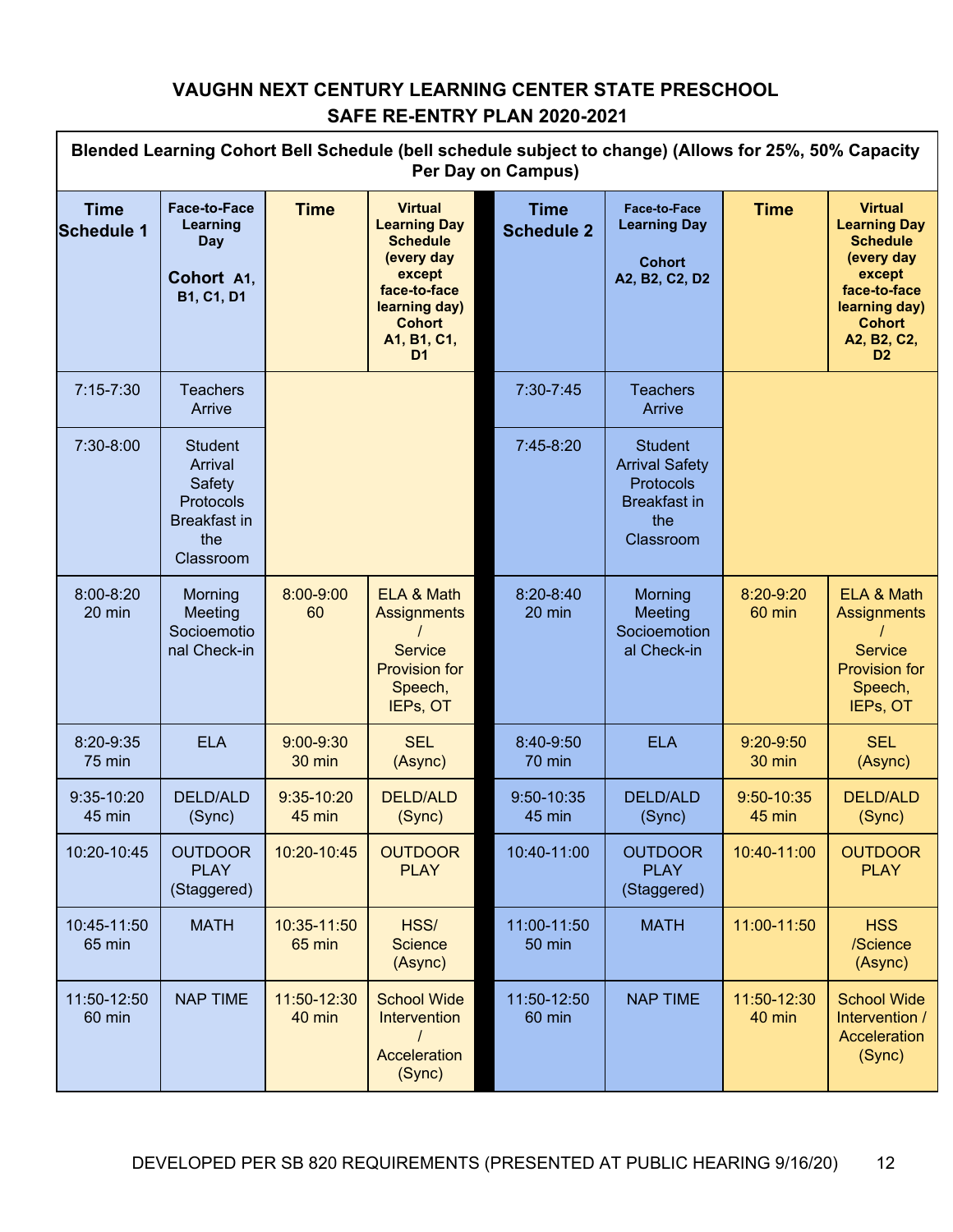| <b>Dismissal</b><br>for<br>Face-to-Face<br><b>Learners</b><br>12:30 pm | Stu pick up<br>lunch on<br>their way<br>home                                                                                               |             |                                                                             | <b>Dismissal for</b><br>Face-to-Face<br><b>Learners</b><br>12:50 pm | Stu pick up<br>lunch on their<br>way home                                                                                           |             |                                                                                    |
|------------------------------------------------------------------------|--------------------------------------------------------------------------------------------------------------------------------------------|-------------|-----------------------------------------------------------------------------|---------------------------------------------------------------------|-------------------------------------------------------------------------------------------------------------------------------------|-------------|------------------------------------------------------------------------------------|
| 12:30-1:30                                                             | Lunch                                                                                                                                      | 12:30-1:30  | Lunch                                                                       | 12:50-1:50                                                          | Lunch                                                                                                                               | 12:30-1:30  | Lunch                                                                              |
| $1:30-2:20$                                                            | <b>Students</b><br>Engage in<br><b>Enrichment</b><br>virtually,<br><b>Teachers</b><br>check in<br>with Ss who<br>are learning<br>virtually | $1:30-2:15$ | <b>Teacher</b><br>Check-Ins<br>ELA & Math<br><b>Assignments</b><br>& Review | $1:50-3:20$                                                         | <b>Students</b><br>Engage in<br>Enrichment<br>virtually,<br><b>Teachers</b><br>check in with<br>Ss who are<br>learning<br>virtually | $1:50-3:20$ | <b>Teacher</b><br><b>Check-Ins</b><br>ELA & Math<br><b>Assignments</b><br>& Review |
|                                                                        |                                                                                                                                            |             |                                                                             |                                                                     |                                                                                                                                     |             |                                                                                    |
|                                                                        |                                                                                                                                            |             |                                                                             |                                                                     |                                                                                                                                     |             |                                                                                    |

#### **Weekly Staggered Schedule (Students attend 1-2 days a week)**

Within this hybrid model, the classes would be split across four days in either fourths (25%) or halves (50%), In the 25% model students will attend in person 1 day with 3 days at home virtual learning. In the 50% model students will attend in person 2 days with 2 days at home virtual learning. Fridays would be a flexible day to allow teachers to work on curriculum, plan, engage in PD, work with students who need reteaching and/ or learning extensions. In addition, these flexible days would enable custodial staff to deep clean and teachers to meet together in department/content teams to analyze student data. Friday would also allow time for teachers to hold parent conferences (via video conference) and/or IEP meetings, SSTs, and 504s.

On remote learning days students may access online content through a flipped learning instructional model or some other blended learning structure.

#### **Model considerations include:**

- 1. Half day schedule students go home after lunch. Students can obtain a box lunch prior to going home.
- 2. Flexible attendance policy for students who are ill.
- 3. Staggered start and dismissal times to accommodate for food distribution/ temperature checks.
- 4. Daily cleaning and sanitizing thoroughly after students/staff leave.
- 5. Students will be assigned their own supplies and a Vaughn chromebook to use during the 20-21 School Year.
- 6. Some families may opt for a 100% virtual learning schedule, based on preference or health.

*Option 2: 100% Distance Learning Model:* Students who are part of Vaughn's Virtual Learning Program will engage in on-line learning, and will have opportunities to come on-site following social-distancing guidelines.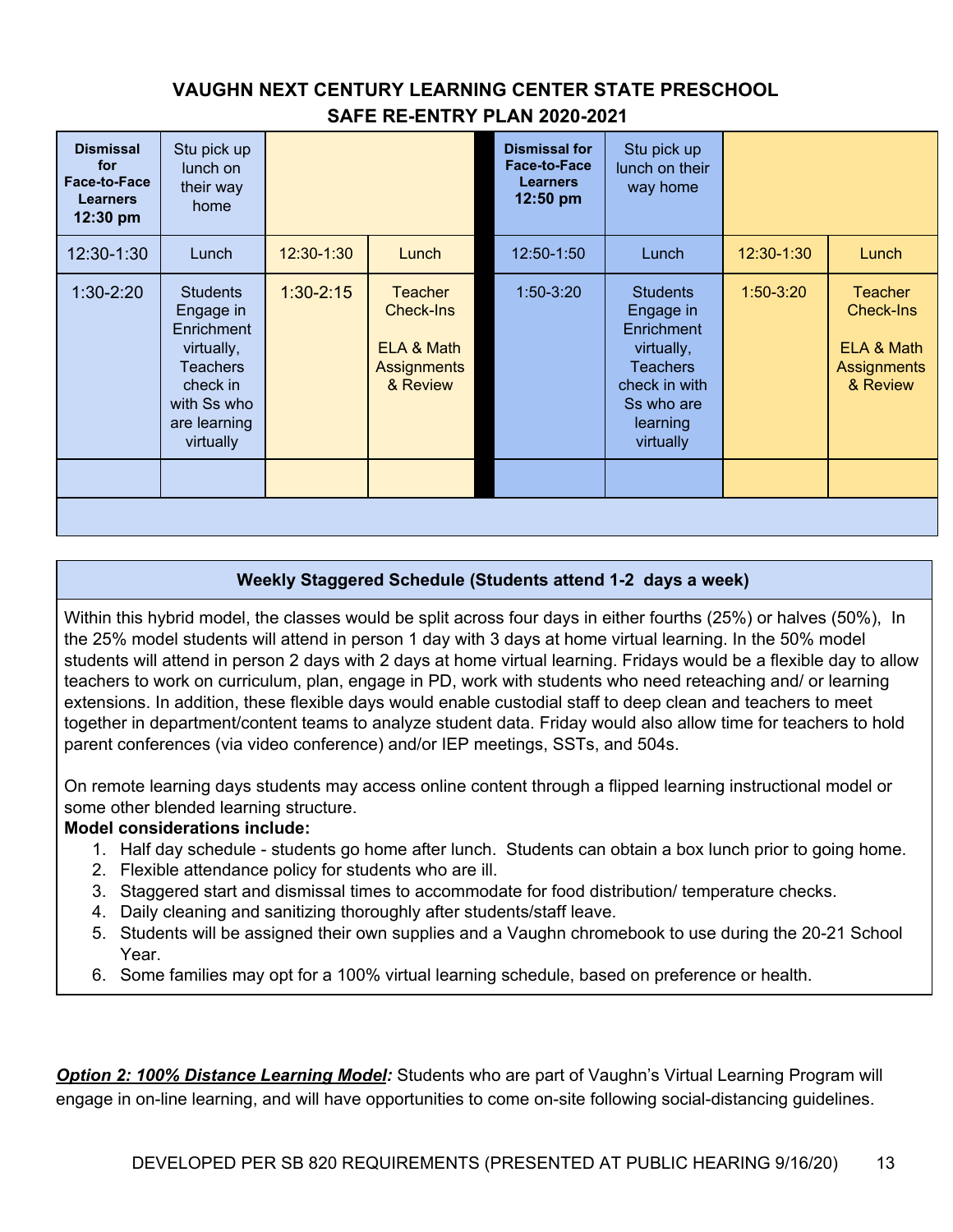| <b>Minutes</b> | <b>State Preschool</b><br><b>DL Instructional Minutes</b>                                                       |  |  |  |  |
|----------------|-----------------------------------------------------------------------------------------------------------------|--|--|--|--|
| 15             | <b>T.A 1:</b> Calendar (Seven days months of the year, poem of the month),<br>Number rock, shape                |  |  |  |  |
| 15             | <b>T.A 2:</b> Story time, Alphabet, weather,                                                                    |  |  |  |  |
| 30             | <b>Teacher video 1:</b> Language art lesson and activity (Doing activity &<br>uploading activity on portfolio)  |  |  |  |  |
| 30             | <b>Teacher video 2:</b> Math lesson and activity (Doing activity & uploading<br>activity on portfolio)          |  |  |  |  |
| 15             | <b>Teacher video 3: uploads: Music and movement (Nursery Rhyme {Mon</b> )<br>& Wed) / P.E (Go Noodle{Tue & Wed) |  |  |  |  |
| 15             | <b>Teacher video 4: Second Step/ CSEFEL</b>                                                                     |  |  |  |  |
|                | <b>PER ECERS</b>                                                                                                |  |  |  |  |

**Total Minutes 120**